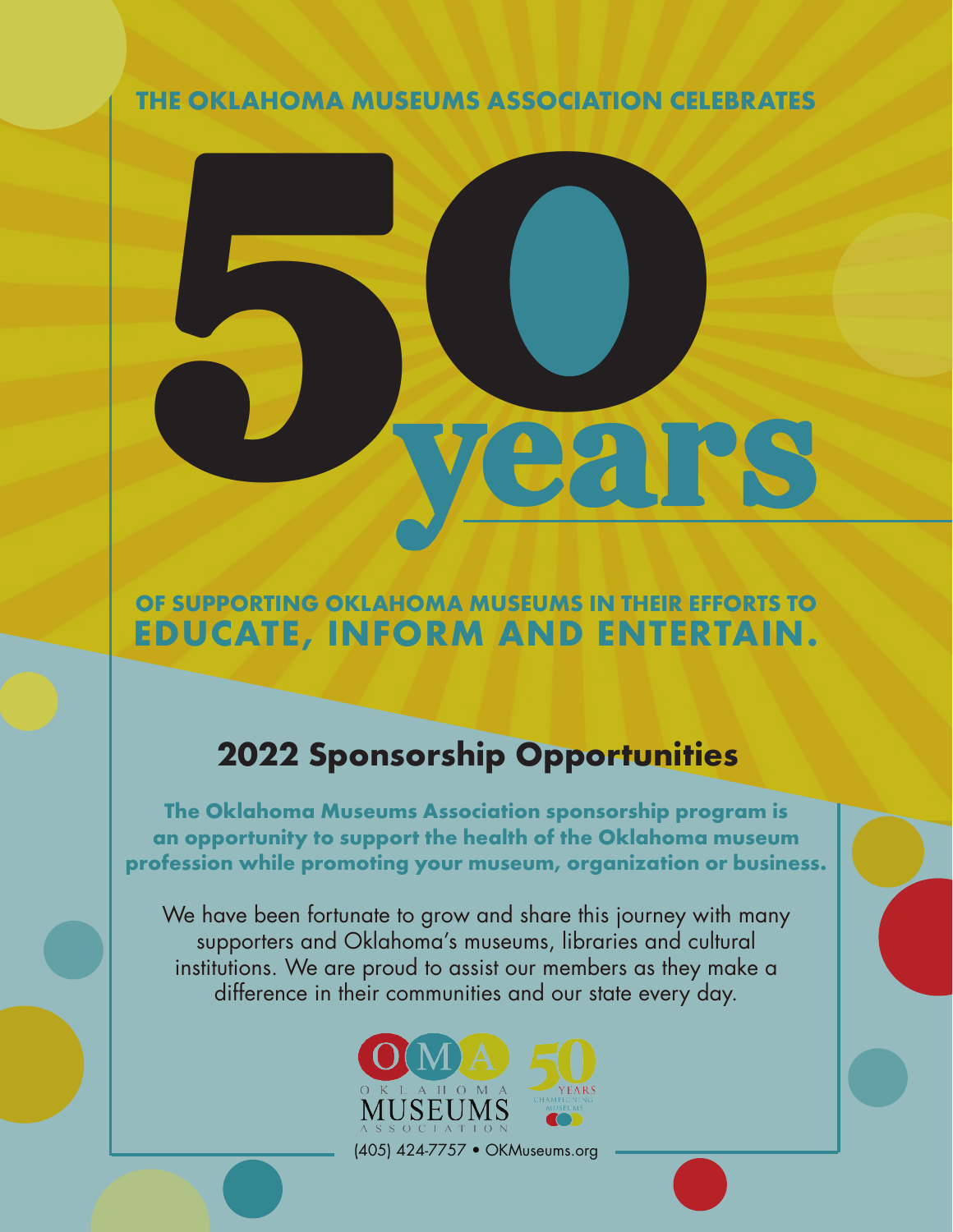Sponsorships are key to supporting the overall health of the Oklahoma museum profession and OMA. Benefits continue throughout 2022. *Hurry, all sponsorship opportunities are first come-first served!*

# *Professional Training Sponsorship Opportunities*

|                                                                                                                  | <b>Lead</b><br>\$1,500 | <i><b>Inspire</b></i><br>\$1,000 | <b>Engage</b><br><b>\$500</b> | <b>Network</b><br>\$250 | <b>Connect</b><br><i><b>\$150</b></i> |
|------------------------------------------------------------------------------------------------------------------|------------------------|----------------------------------|-------------------------------|-------------------------|---------------------------------------|
| Rectangle size ad in four consecutive<br>quarterly issues of OMA newsletter<br>(4.875 x 2.5 inches) *\$200 value | X                      |                                  |                               |                         |                                       |
| Square size ad in four consecutive<br>quarterly issues of OMA newsletter<br>(2.3125 x 2.5 inches) *125 value     |                        | $\sf X$                          |                               |                         |                                       |
| Name with link in OMA e-list messages<br>as 2022 sponsor of OMA professional<br>training                         | $\times$               | $\sf X$                          | $\times$                      |                         |                                       |
| Name with link included on OMA website<br>and newsletter as 2022 sponsor of OMA<br>professional training         | X                      | X                                | X                             | X                       |                                       |
| Name included on OMA website and<br>newsletter as 2022 sponsor of OMA<br>professional training                   |                        |                                  |                               |                         | $\times$                              |
| Verbal acknowledgement by OMA<br>Executive Director at professional<br>trainings in 2022                         | X                      | X                                | X                             | X                       | X                                     |
| Name included on professional training<br>materials provided to participants and in<br>the OMA Annual Report     | X                      | X                                | X                             | X                       | X                                     |

*\* Amount considered a charitable contribution will be limited by the value of benefits as noted.*

# *Year-Round Sponsorship Opportunities*

#### *OMA Jobs Page Sponsorship - \$200/month*

The OMA Jobs page averages 2700 visits/month.

- Logo (jpg or png of 200px x 200px) with link on OMA Jobs webpage
- Sponsorship recognition in one issue of OMA newsletter and OMA annual report
- Only one jobs page sponsor per month

### *OMA Credit Card Processing Sponsorship - \$1,700*

The majority of registrations, memberships, and donations to OMA are paid with credit card.

- Receive name recognition on OMA online payment forms/receipts for one year
- Sponsorship recognition in one issue of OMA newsletter and OMA annual report
- Only one credit card processing sponsor per year

#### **Don't see an option that appeals to you?**

Contact Brenda Granger at [bgranger@okmuseums.org](mailto:bgranger%40okmuseums.org?subject=) or 405.424.7757 to discuss your vision for support!